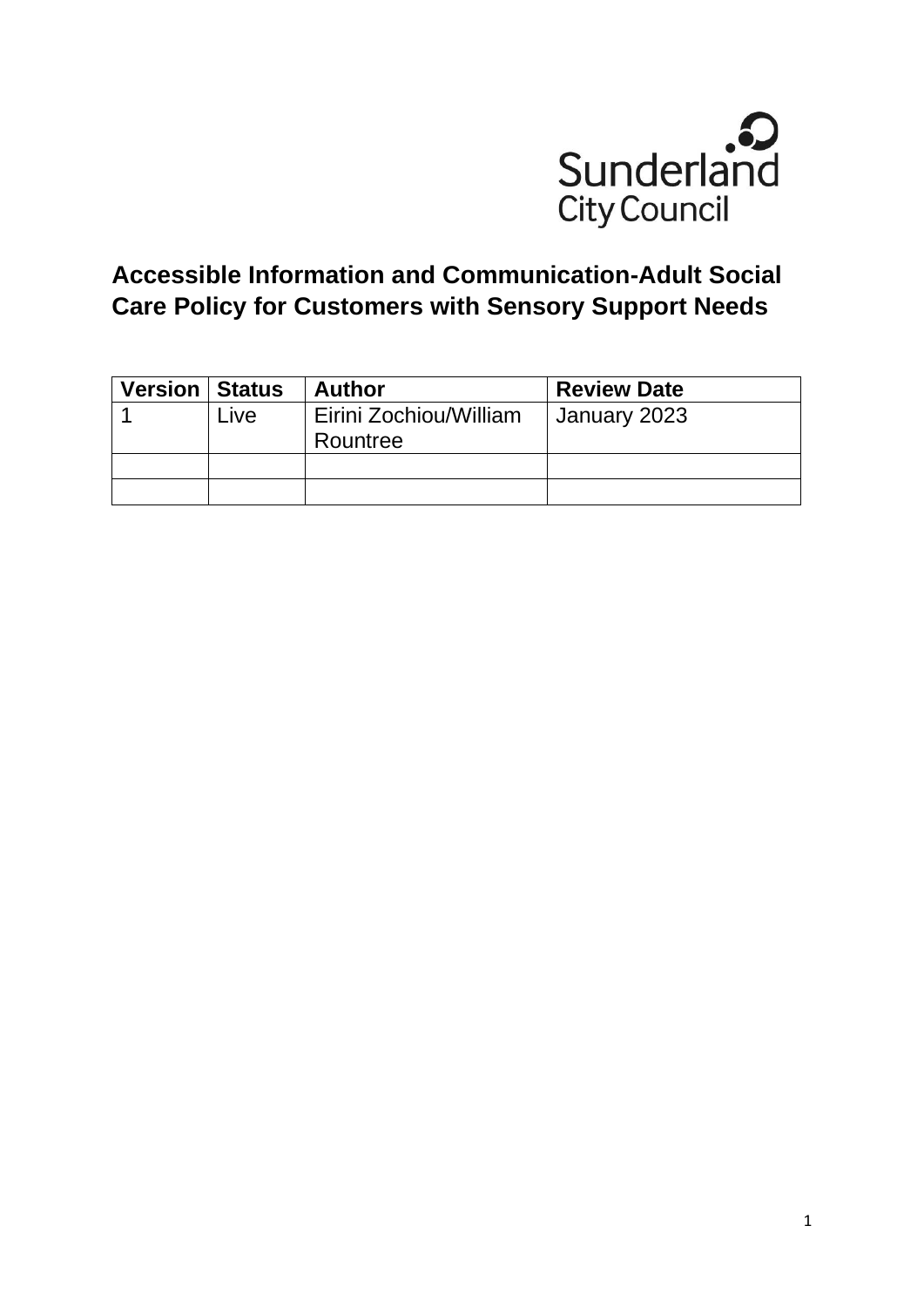# **Contents** Page

| 1. Policy Statement                                    |   |
|--------------------------------------------------------|---|
| 2. Introduction                                        | 3 |
| 3. Scope                                               | 3 |
| 4. Background                                          | 3 |
| 5. Accessible Information Standard                     |   |
| 6. What Adult Social Care Will Do to Meet the Standard | 5 |
| 7. Roles and Responsibilities                          |   |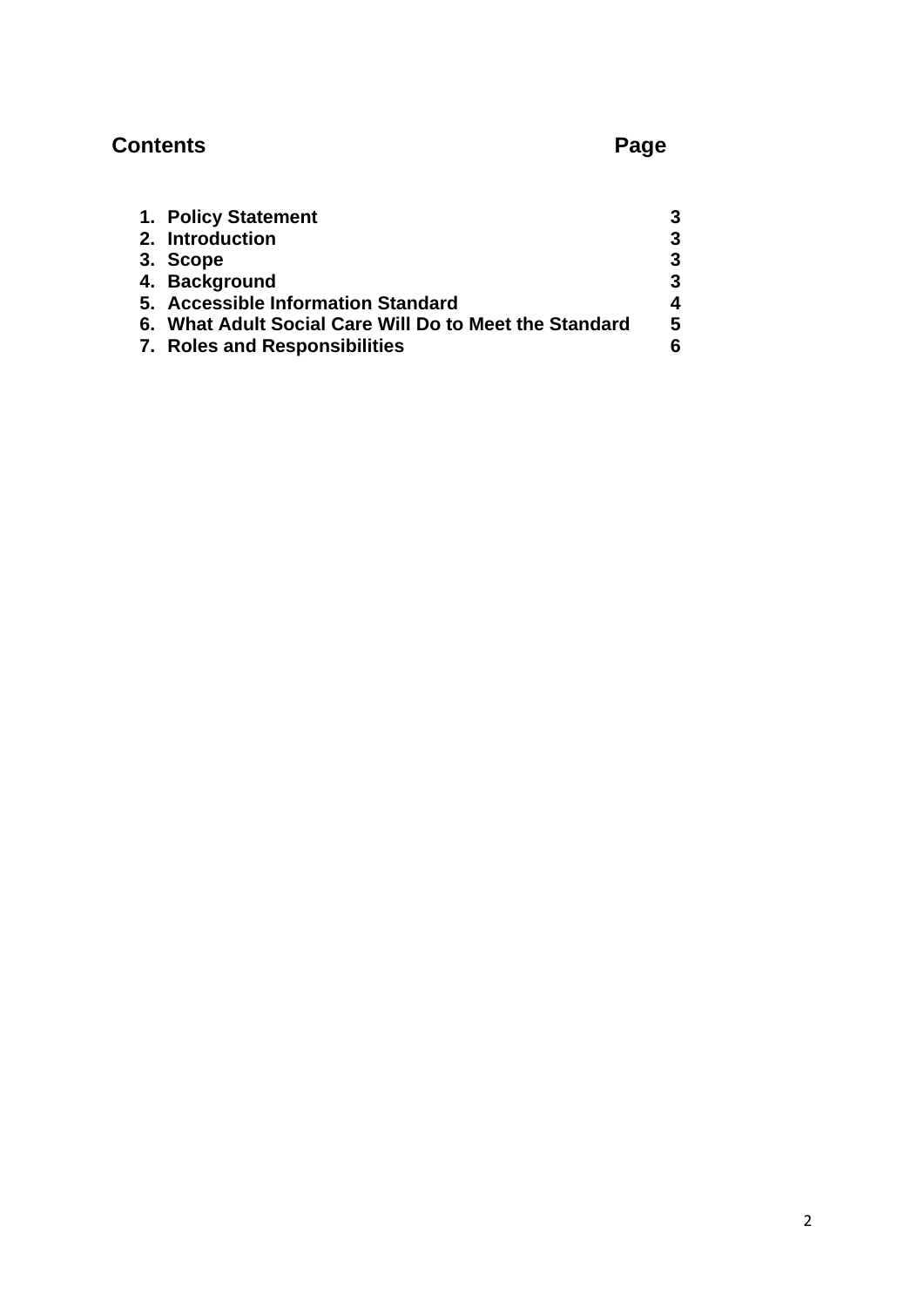## **1. Policy Statement**

Adult Social Care (ASC) is committed to putting customers who use our services at the centre of our work. This includes collecting and using their views and experiences and making sure that they can access the information they need to make good choices about their care. Adult Social Care ensure that everyone can access and understand the information we provide and that they can communicate with us in ways that meet their needs.

## **2. Introduction**

The Equality Act 2010 requires all organisations to make reasonable adjustments for disabled people and requires public organisations to ensure they do not discriminate and promote equality between disabled people and those who are not disabled. Providing accessible information and communications ensures that this duty is met both in practice and in principle.

Accessible information and communication are essential to ensure equal access and experience of services. People who use our services, carers and those who may wish to access our services may require adjustments because they are blind, sight impaired or deaf and or deaf/blind. So, languages and formats that are easily used and understood by the intended audience need to be used.

Providing accessible information and communications improves access to services, promotes inclusion and enables people to make more informed choices. Providing accessible communications and information also support staff in aiding communication with customers to support choice, personalisation, and empowerment.

# **3. Scope**

The scope of this policy ensures that Adult Social Care:

- complies with both the law and good practice
- respects individuals' rights

• provides appropriate training and support for staff who engage with customers requiring alternative communication methods

• provides appropriate training and support for staff who engage with carers and or customers family members requiring alternative communication methods.

# **4. Background**

The Accessible Information Standard (AIS) was introduced by the government in 2016

to make sure that people with a disability or sensory loss are given information in a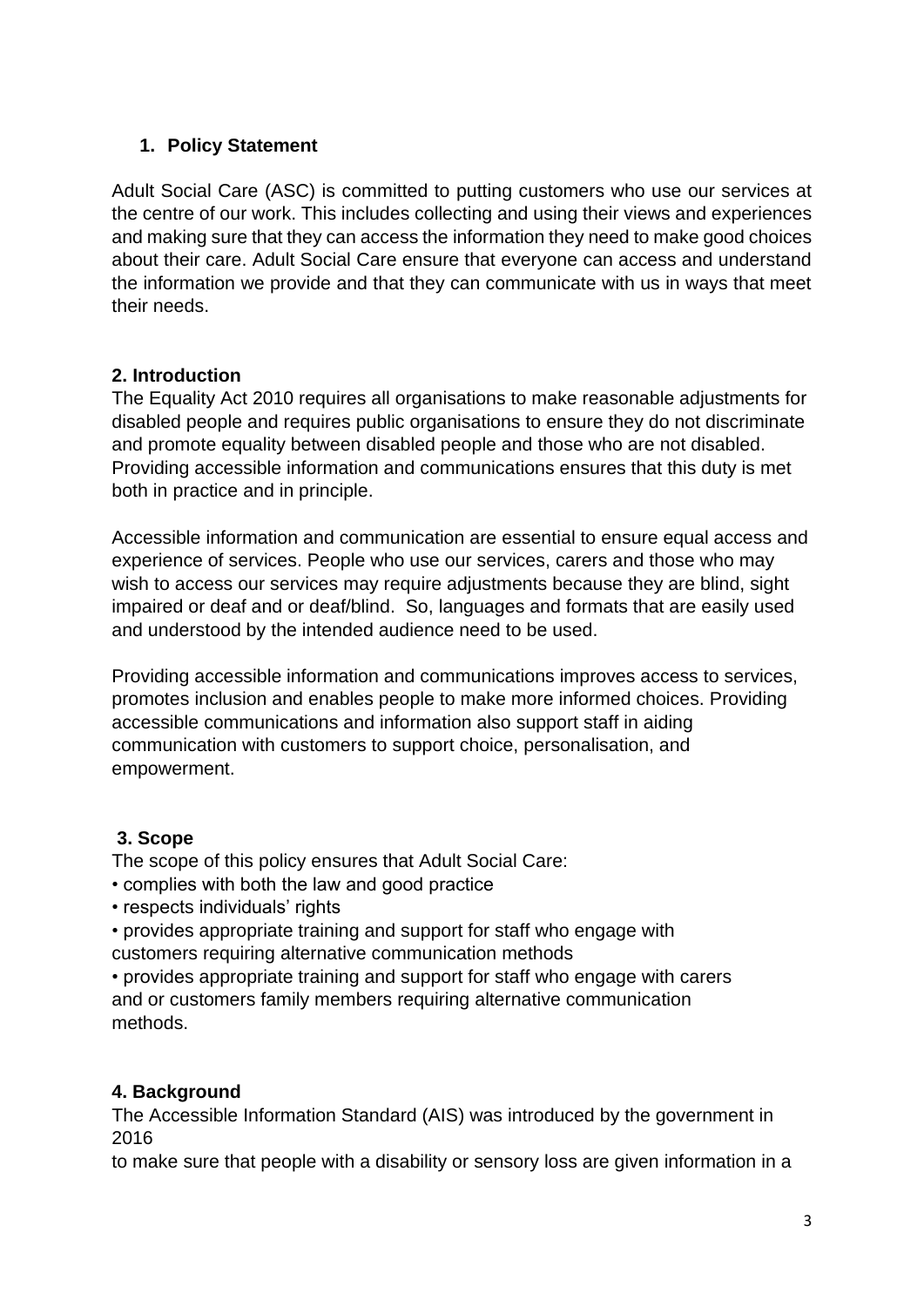way they can understand. It is now the law for the NHS and Adult Social Care services

to comply with AIS.

This policy should be read with reference to the following policies:

- GDPR Policy
- Information Governance Policy and Procedures.

## **5. Accessible Information Standard**

The Accessible Information Standard tells organisations how to support people's communication needs, for example by offering support from a British Sign Language (BSL) interpreter, deafblind manual interpreter, or an advocate, producing information

and Key documents in Easy read versions.

As part of the standard organisations that provide NHS or Social Care must do five things. They must:

### **5.1 Identify**

• How does the service assess for disability related information or communication needs?

• How does the service find out if people have any of these needs?

• How does the service plan how it will meet those needs?

### **5.2 Record**

• How does the service record those identified needs clearly?

• What systems are in place as part of the assessment and care planning process?

# **5.3 Flag**

• How does the service highlight or flag people's information and communication needs in their records?

• This could be in paper or electronic records.

• The chosen method must make it possible for all staff to quickly and easily be aware of (and work to meet) those needs.

# **5.4 Share**

• Services sometimes need to share details of people's information and communication needs with other health and social care services.

• This means that other services can also respond to the person's information and communication needs.

• How does the service do this (when they have consent to do so)?

### **5.5 Meet**

• How does the service make sure it meets people's needs?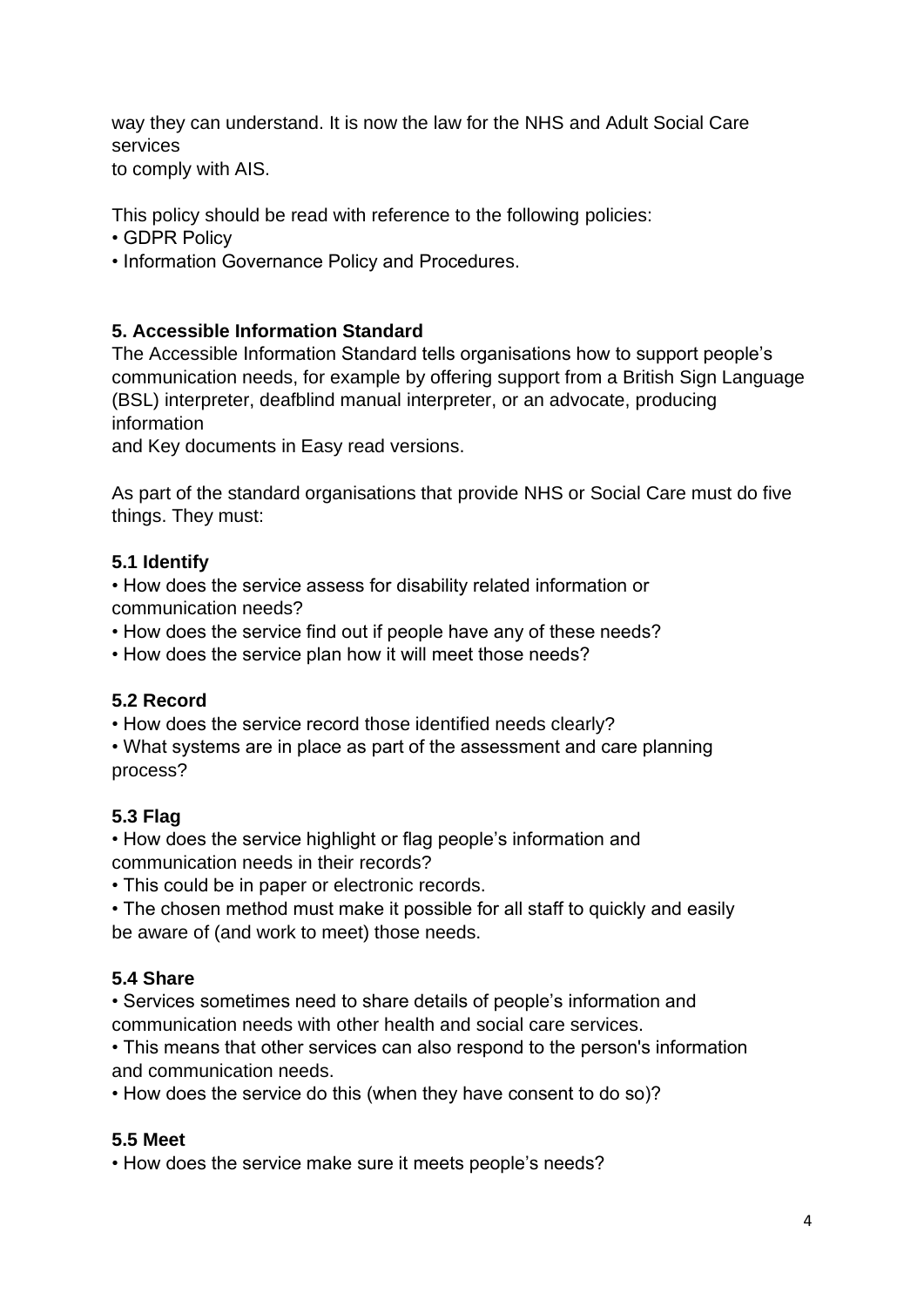• How does the service make sure that people receive information which they can access and understand?

• How does the service arrange communication support if people need it?

# **6. What ASC Will Do to Meet the Standard**

### **6.1 Identify**

• As part of the assessment process, we will ask customers or their advocate to tell us if they have any communication

or information needs relating to a disability, impairment or sensory loss, and if

so, what they are.

• Existing customers or their advocate will be asked as part of the Care and

Support Plan Review process

• Customers or their advocate will be asked to self-define their

communication/information needs, and these will be recorded.

### **6.2 Record**

• Once a customer or advocate has informed ASC that they have communication or information needs relating to a disability, impairment or sensory loss, the information will be recorded in the appropriate section of the customer's Record.

### **6.3 Flag**

• ASC customer records have a section that records Key Demographic information relating to that customer.

• Any specific needs regarding communication will be referenced here in the first **Instance** 

### **6.4 Share**

• Customers who are blind, deafblind or have visual loss may require information to be sent or shared with them electronically (via email) instead of in a written or printed format. This is because use of email enables the recipient to use their own assistive technology or software, for example a 'screen-reader' which converts text to speech.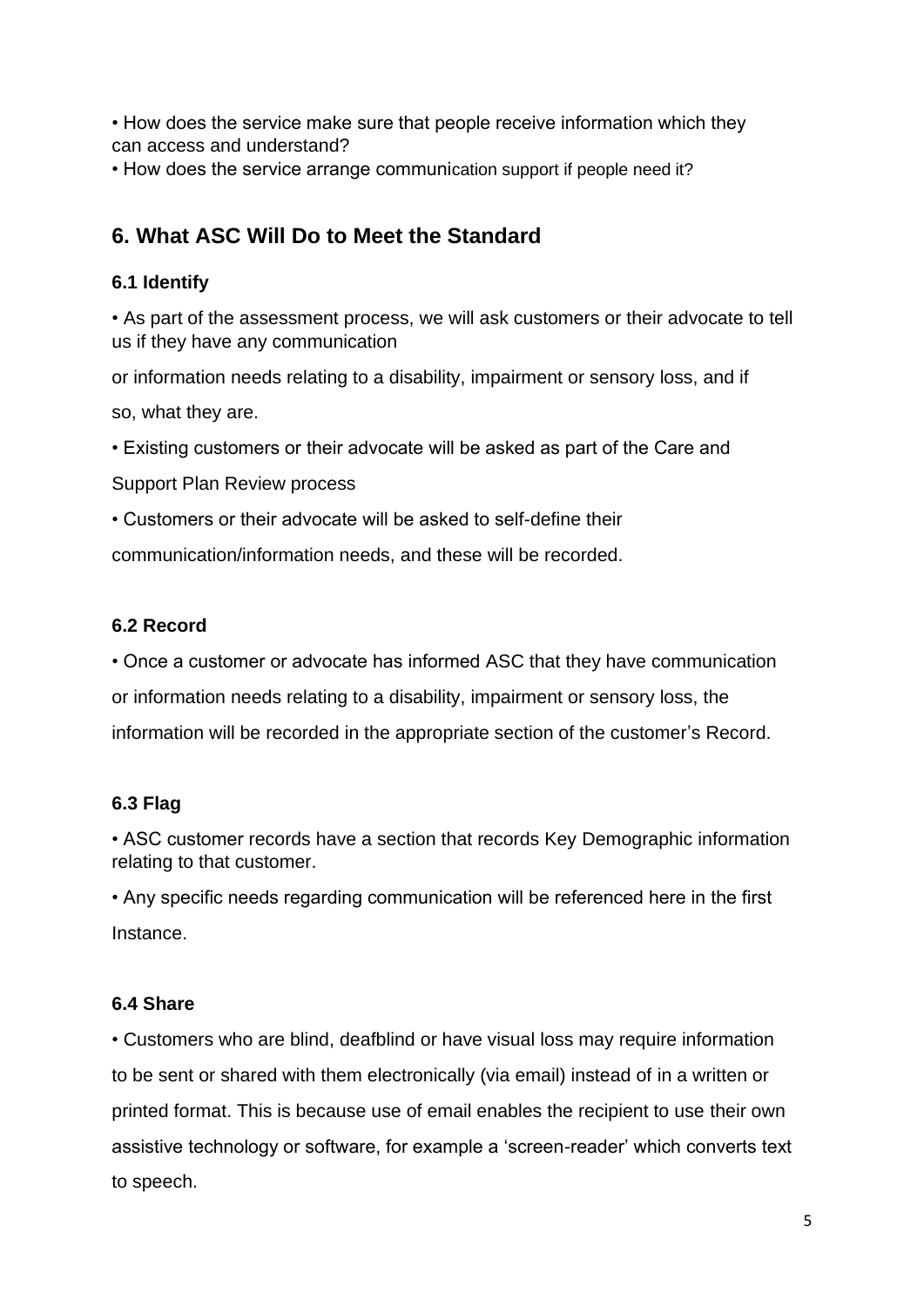• Using images, symbols or photographs which support the text and aid the reader in understanding meaning and key messages.

• We will share information in accordance with ASC GDPR and Information Policies

### **6.5 Meet**

• ASC provides one or more communication methods which are accessible to our customers or advocates.

• Methods include, but not exclusively, email, text message, telephone, Easy Read document versions, Large Print.

• ASC will ensure that documents are made available in appropriate languages

for those customers, advocates, or carers who do not speak or read English.

# **7 Roles and Responsibilities**

# **7.1 ASC Manager Responsibilities**

# **All managers are responsible:**

• For ensuring that they themselves have read and understood the contents of this procedure document.

• For the dissemination of this procedure to, and briefing of, all colleagues they manage

• For ensuring all new starters are briefed in this procedure as part of their induction.

• For making this procedure document easily accessible at all times to all Colleagues.

# **7.2 Adult Social Care Staff Responsibilities**

# **Compliance with this procedure is mandatory for all colleagues.**

All colleagues are responsible for

• Ensuring that they have read and understand this policy and how to put it into